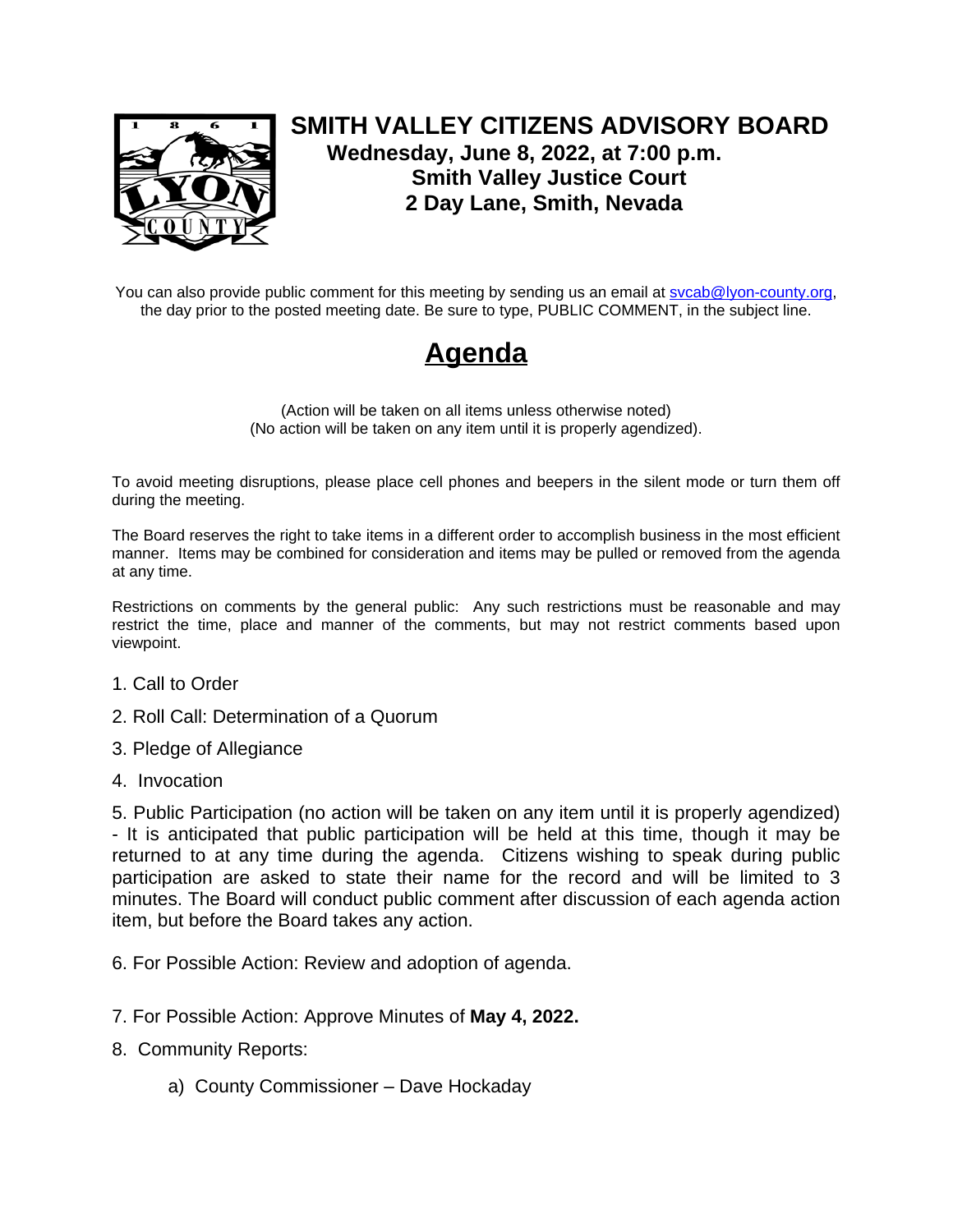b) Planning Commission – Constantine Kuzmicki

c) Sheriff's Office Report

d) Fire Department report

e) Other Elected/Appointed officials of Smith Valley, Lyon County or State of Nevada

9. For Discussion and Possible Action: Recommendations and comments on Planning Commission Items, if any. Planning Commission agenda of 6/14/22 available.

10. For Discussion and Possible Action; Review of Correspondence, email, other communications:

(a) Erin Lopez - IT group email for agenda processes and procedures to help with efforts in cross training and staffing backup. **She asks all agenda requests and correspondence, posting and public participation to be sent to this email.** [countyclerks@lyon-county.com](mailto:countyclerks@lyon-county.com) This email group includes Erin Lopez (County Manager Office), Shannon Juntunen (Planning Department), Sandra Shipley (Clerks Department).

(b) Jeff Page – BOCC meeting 5/23/22 – update and review of funding, including items removed from ARPA funding allocations.

(c) Rebecca Williams – Lyon County Active Living Senior Centers health fair – June 22, 2022 at the Fernley Senior Center. Hours 9:00 a.m. – 12:30 p.m.

(d) All other correspondence and email.

11. For possible action: To forward a recommendation on monthly training needs and availability to the County Manager's office. (Requested by Erin Lopez.)

12. For possible action: Chairperson & Board Member Comments.

13. Advisory Board member discussion and possible action regarding next meeting date of July 6, 2022.

## **RECESS TO CONVENE AS THE SMITH VALLEY CEMETERY BOARD**

14. Public Participation**:** It is anticipated that public participation will be held at this time, though it may be returned to at any time during the agenda. Citizens wishing to speak during public participation are asked to state their name for the record, spell it, and will be limited to 3 minutes. The Smith Valley Cemetery Board will conduct public comment after discussion of each agenda action item, but before the Smith Valley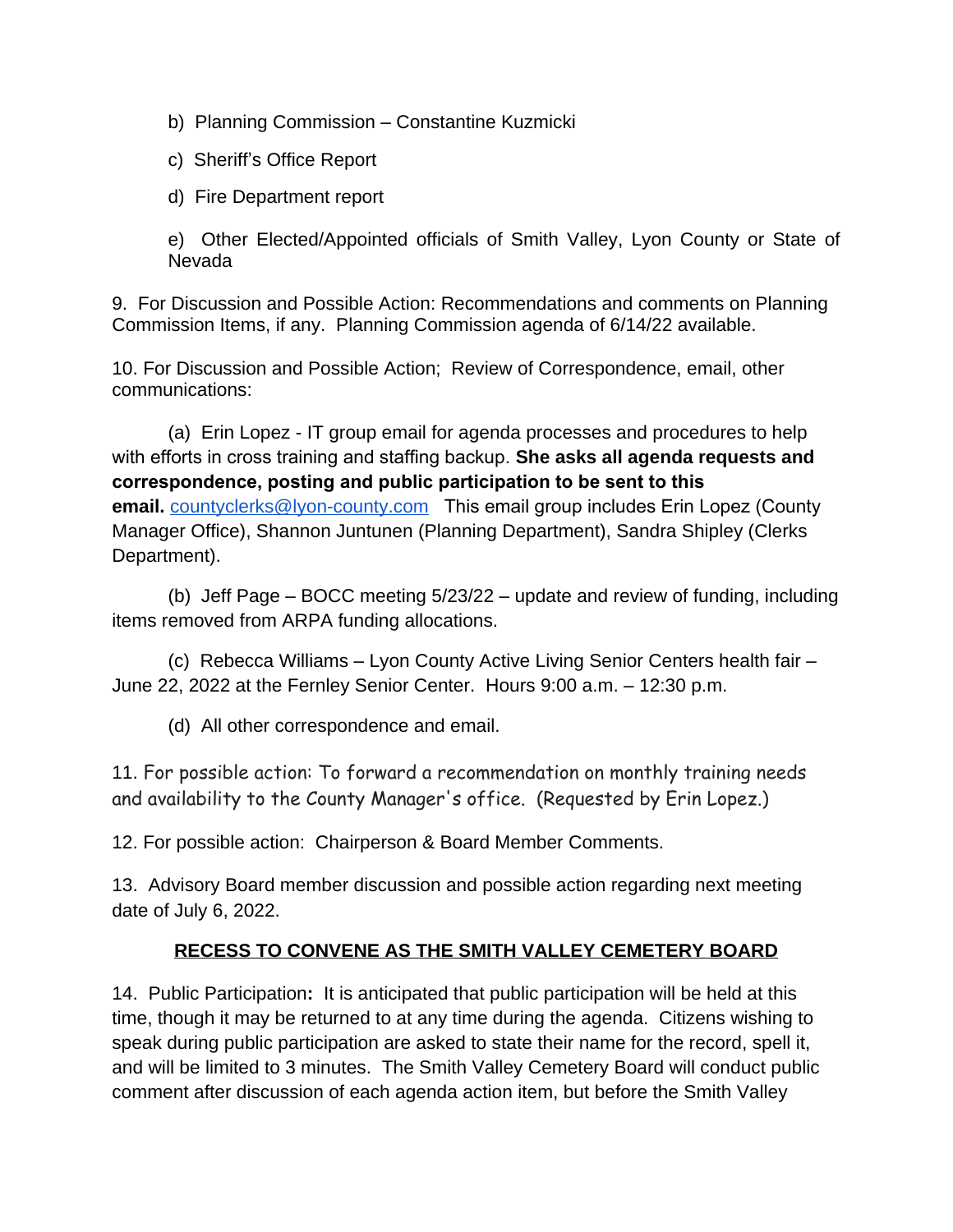Cemetery Board takes any action.

15. For Possible Action:Update on review of cemetery plot prices, review of establishment of protocol regarding free plots, review of maintenance of the cemetery, including the Indian portion, as well as maintenance of the Valley Grove Cemetery. Updates by Dave Hockaday, Tom Renner and Doug Homestead.

16. For possible action: Maralyn Abrott - report on plot sales and improvements to plots requested by plot owners (who and what has been requested)

17. For Possible Action: Update on cemetery operations, maintenance and activities, including a report or information from Doug Homestead, facilities manager with review of projects that need to be accomplished. Maralyn will report on cemetery activities as well.

18. For Possible Action: Mapping and database update.

19. For Possible Action**:** Review and approval of bills and acceptance of Financial Report.

20. For Possible Action: Review of clean up days and progress with community involvement. (Review for future clean up events)

21. Public Participation**:** It is anticipated that public participation will be held at this time, though it may be returned to at any time during the agenda. Citizens wishing to speak during public participation are asked to state their name for the record, spell it, and will be limited to 3 minutes.

## **ADJOURN TO RECONVENE AS THE SMITH VALLEY ADVISORY BOARD**

22. Public Participation**:** It is anticipated that public participation will be held at this time, though it may be returned to at any time during the agenda. Citizens wishing to speak during public participation are asked to state their name for the record, spell it, and will be limited to 3 minutes.

23. Board Member Comments.

24. Adjourn**.**

**This agenda has been posted in accordance with the open meeting law at the Lyon County Administrative Complex and the County and State website. [http://www.lyon-county.org](http://www.lyon-county.org/)**; **<https://notice.nv.gov/Notice>**

**Members of the public requesting meeting support materials may contact Smith Valley Advisory Board via email at: [svcab@lyon-county.org](mailto:svcab@lyon-county.org)**